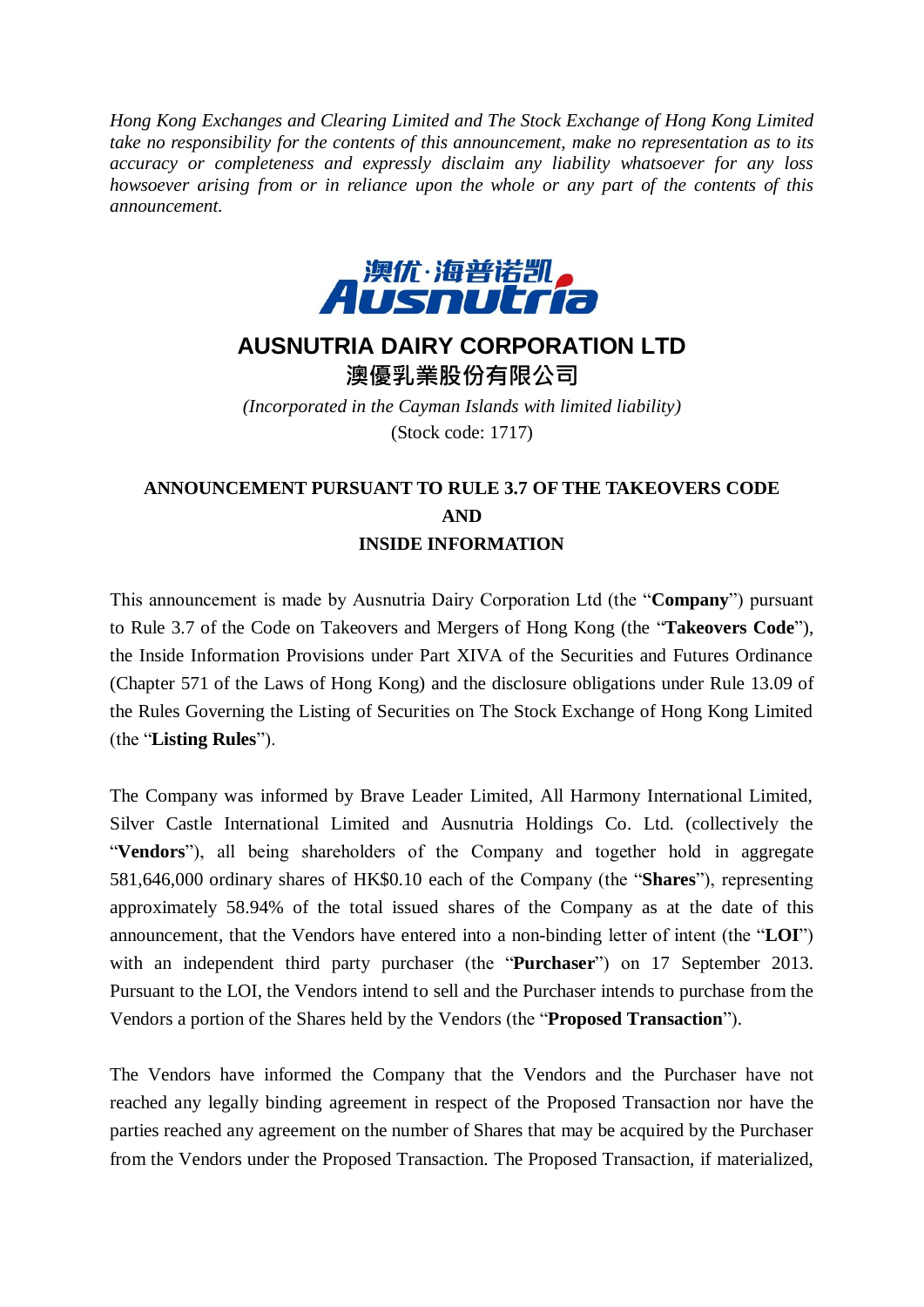may or may not result in the Purchaser acquiring such number of Shares from the Vendors representing 30% or more of the issued share capital of the Company. In the event that the Purchaser acquires 30% or more of the issued share capital of the Company, the Purchaser is required to make a mandatory offer for all the Shares (other than those already owned by or agreed to be acquired by the Purchaser or its concert parties) in accordance with Rule 26.1 of the Takeovers Code.

## **FURTHER INFORMATION**

As at the date of this announcement, the total issued share capital of the Company is HK\$98,684,300 comprising 986,843,000 Shares. The Company has no other class of relevant securities in issue.

As at the date of this announcement, Brave Leader Limited is interested in 214,646,000 Shares, representing approximately 21.75% of the issued share capital of the Company. It is a company incorporated in the British Virgin Islands (the "**BVI**") with limited liabilities, which is owned as to 59.57% by Mr. Wu Yueshi ("**Mr. Wu**"), the former executive director and chairman of the Company who resigned on 7 June 2013, 30.67% by Ms. Wu Xing Xing ("**Ms. X Wu**", the elder sister of Mr. Wu) and 9.76% by Mr. Yan Weibin ("**Mr. Yan**"), the current executive director and chairman of the Company.

As at the date of this announcement, Ausnutria Holdings Co. Ltd is interested in 200,000,000 Shares, representing approximately 20.27% of the issued share capital of the Company. It is a company incorporated in the BVI with limited liabilities, which is owned as to 60% by Mr. Wu, 30% by Mr. Yan and 10% by Ms. Xiong Fanyi, who is the spouse of Mr. Wu.

As at the date of this announcement, Silver Castle International Limited is interested in 60,000,000 Shares, representing approximately 6.08% of the issued share capital of the Company. It is a company incorporated in the BVI with limited liabilities, which is owned as to 59.57% by Mr. Wu, 30.67% by Ms. X Wu and 9.76% by Mr. Yan.

As at the date of this announcement, All Harmony International Limited is interested in 107,000,000 Shares, representing approximately 10.84% of the issued share capital of the Company. It is a company incorporated in the BVI with limited liabilities, which is owned as to 49.22% by Mr. Chen Yuanrong, the former executive director and chief executive officer of the Company who resigned on 7 June 2013, and 20 former and present employees of the subsidiaries of the Company.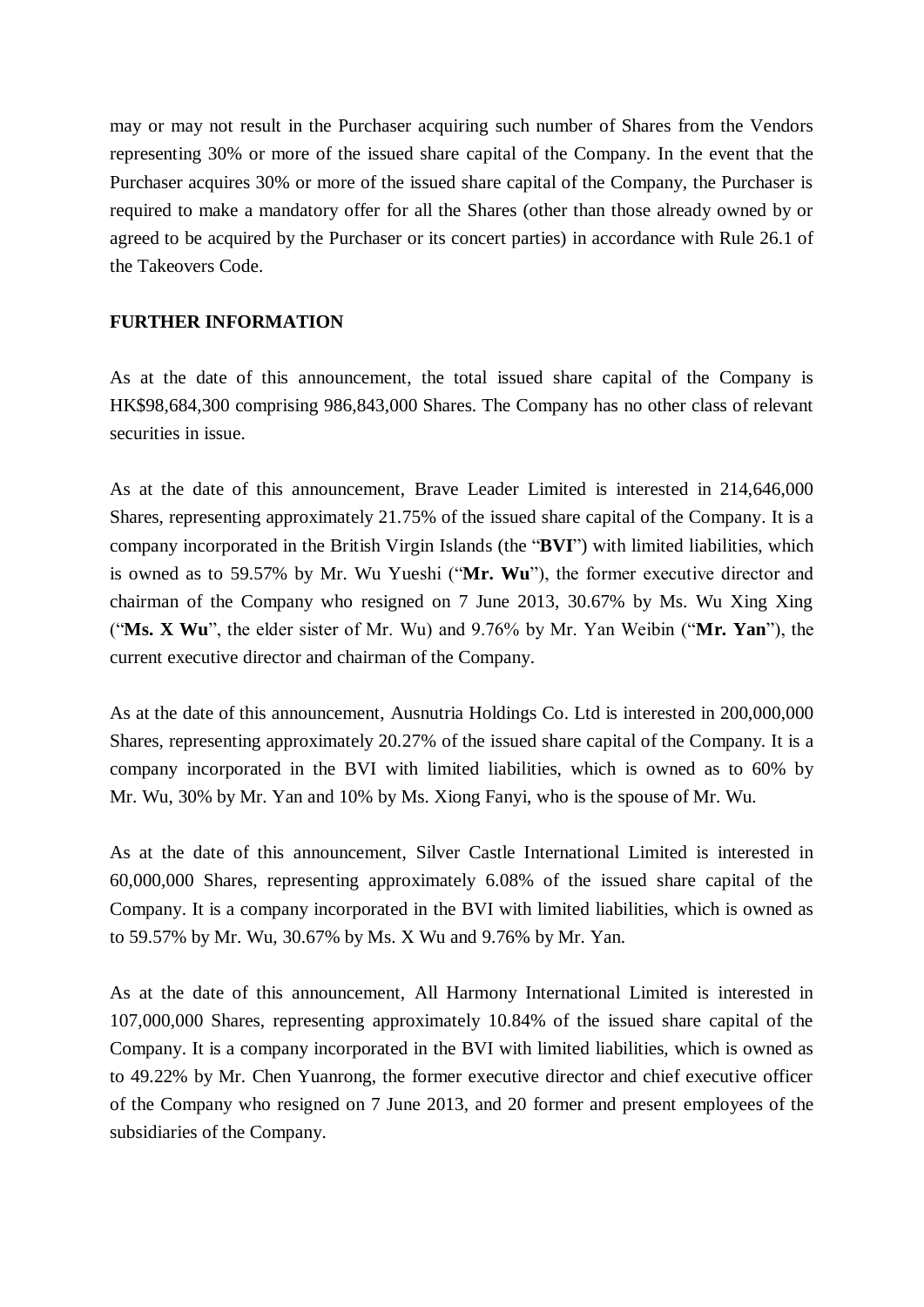Shareholders shall be informed of any further development with regard to the Proposed Transaction as and when necessary in accordance with the Listing Rules and the Takeovers Code, and on a monthly basis pursuant to Rule 3.7 of the Takeovers Code until an announcement of a firm intention to make an offer or of a decision not to proceed with an offer is made in compliance with the Takeovers Code.

#### **DEALING DISCLOSURE**

As required under Rule 3.8 of the Takeovers Code, associates (as defined in the Takeovers Code) of the Company (including a person who owns or controls 5% or more of any class of relevant securities (as defined in paragraphs (a) to (d) in Note 4 to Rule 22 of the Takeovers Code)) of the Company are reminded to disclose their dealings in the securities of the Company pursuant to the requirements of the Takeovers Code.

Reproduced below is the full text of Note 11 to Rule 22 of the Takeovers Code in accordance with Rule 3.8 of the Takeovers Code.

### *"Responsibilities of stockbrokers, banks and other intermediaries*

*Stockbrokers, banks and other intermediaries who deal in relevant securities on behalf of clients have a general duty to ensure, so far as they are able, that those clients are aware of the disclosure obligations attaching to associates and other persons under Rule 22 and that those clients are willing to comply with them. Principal traders and dealers who deal directly with investors should, in appropriate cases, likewise draw attention to the relevant Rules. However, this does not apply when the total value of dealings (excluding stamp duty and commission) in any relevant security undertaken for a client during any 7 day period is less than \$1 million.*

*This dispensation does not alter the obligation of principals, associates and other persons themselves to initiate disclosure of their own dealings, whatever total value is involved.*

*Intermediaries are expected to co-operate with the Executive in its dealings enquiries. Therefore, those who deal in relevant securities should appreciate that stockbrokers and other intermediaries will supply the Executive with relevant information as to those dealings, including identities of clients, as part of that co-operation."*